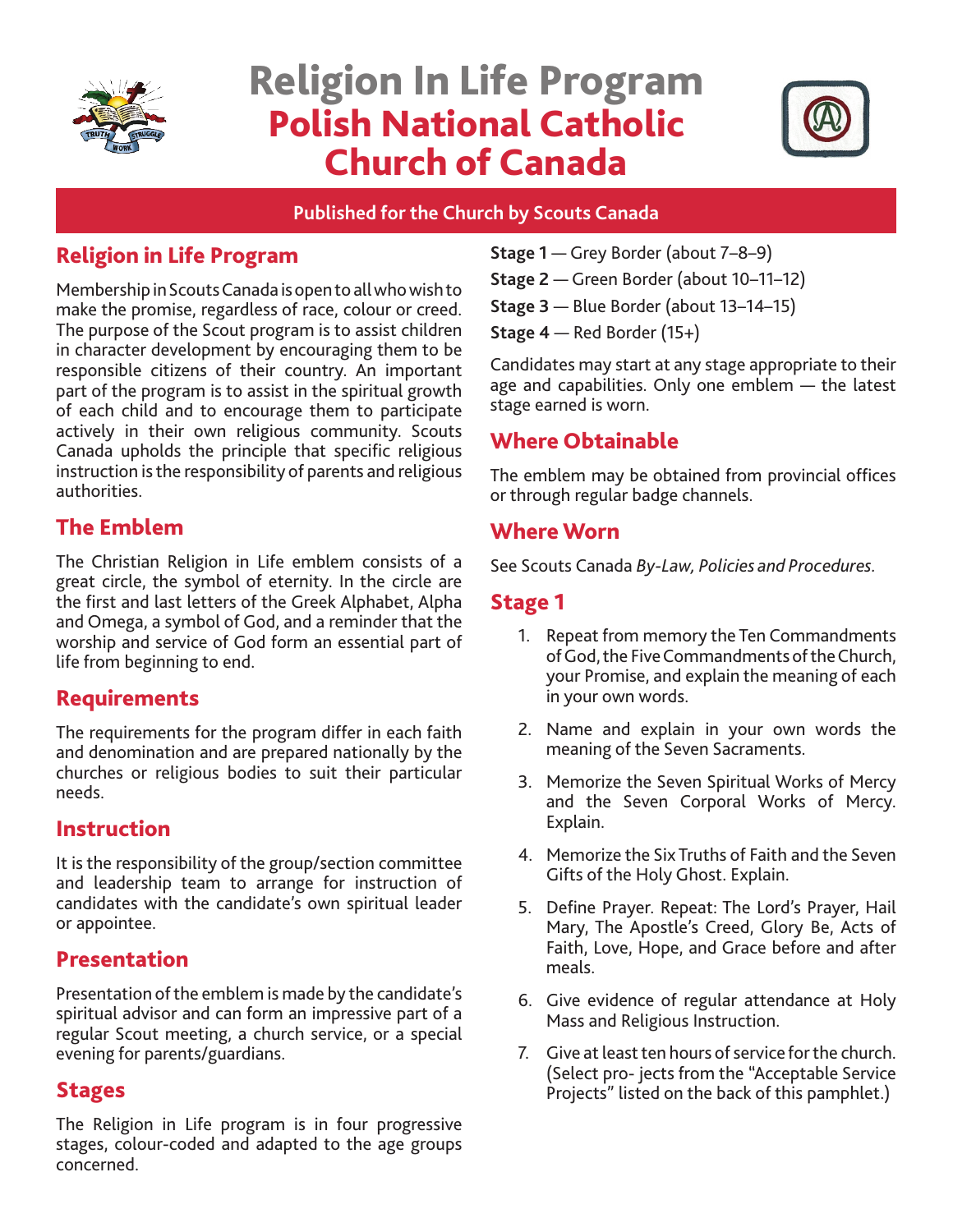## Stage 2

- 1. Name and explain the Five Conditions for a Worthy Confession, explain the basic ways of avoiding the occasions of sin, and describe the proper way of going to Confession.
- 2. Give evidence that you are practicing the Corporal and Spiritual Works of Mercy in your life, through the daily Good Turn.
- 3. Compose your own prayer. Recite Grace before and after meals at home and at camp.
- 4. Demonstrate correct etiquette of greeting a Bishop, Priest, and when passing the church.
- 5. Know the basic points of first aid to Christians. That is, know when to send for a Priest and how to prepare the sick room when a Priest calls to administer Holy Communion or Holy Unction. Know how to baptize in an emergency.
- 6. Give evidence of supporting your parish church in a manner approved for your age. For example: financial, manual, altar or choir service. Show membership in one or more of the parish youth groups.
- 7. Explain the meaning of all parts of the Symbol of the Polish National Catholic Church. Describe what the Polish National Catholic Church is. Write a composition of its history and development in America, Canada and Poland.
- 8. Give an account of the history and activity of your local parish. Know the names of the Prime Bishop, your Diocesan Bishop, your Pastor and Assistant Priests. Describe the division of the church by dioceses.
- 9. Give at least twenty-five hours of service for the church. (This may include the ten hours in Stage One. Select projects from the "Acceptable Service Projects" list.)

## Stage 3

- 1. Describe how the Polish National Catholic Church functions through its executive, legislative and judicial branches of government. After consultation with your parish Priest, write a composition on the Eleven Great Principles of the Polish National Catholic Church.
- 2. Prepare a map or chart showing the boundaries of your diocese, indicate the location of all parishes included in the diocese. Explain our

relationship with the Old Catholic Church, Intercommunion with other churches, membership in the Local, National and World Council of Churches.

- 3. Show what the Polish National Catholic Church does to help young men enter into the priesthood. How can your local parish help? What can a layman do to help his local parish?
- 4. Learn one or more of the Polish National Catholic Church hymns and lead group singing at our church youth gatherings or while at camp. Make a pilgrimage to another of our Polish National Catholic Parishes, take part in a complete service and present a log of this pilgrimage.
- 5. Give further evidence of supporting the work of your parish through its youth program. Give further evidence of regular attendance at Holy Mass and Religious Instructions.
- 6. Define and explain the meaning of Holy Mass. Name and explain the principal parts of Holy Mass. Identify the vestments and articles used for Holy Mass; also identify the liturgical colors of the church seasons.
- 7. Name and describe other worship services of the Polish National Catholic Church.
- 8. Make a chart of the liturgical year and a list of all Holy Days of Obligation. Explain.
- 9. Give at least fifty hours of service for the church. (This may include the twenty-five hours in Stages One and Two. Select projects from the "Acceptable Service Projects" list.)

## Stage 4

- 1. What is the Holy Scripture? How is it divided? Learn the important books of the Old and New Testaments.
- 2. Show evidence that you regularly participate in Holy Mass and other worship services.Explain the correct etiquette of attending Holy Mass and behavior in the church.
- 3. Demonstrate your ability to set up a temporary altar and place in proper position all articles necessary for the celebration of Holy Mass.
- 4. If possible, accept a responsible role of leadership in a parish youth organization, and show evidence that you are fulfilling this role. Show ability to lead a youth group of your parish in prayer at a gathering.